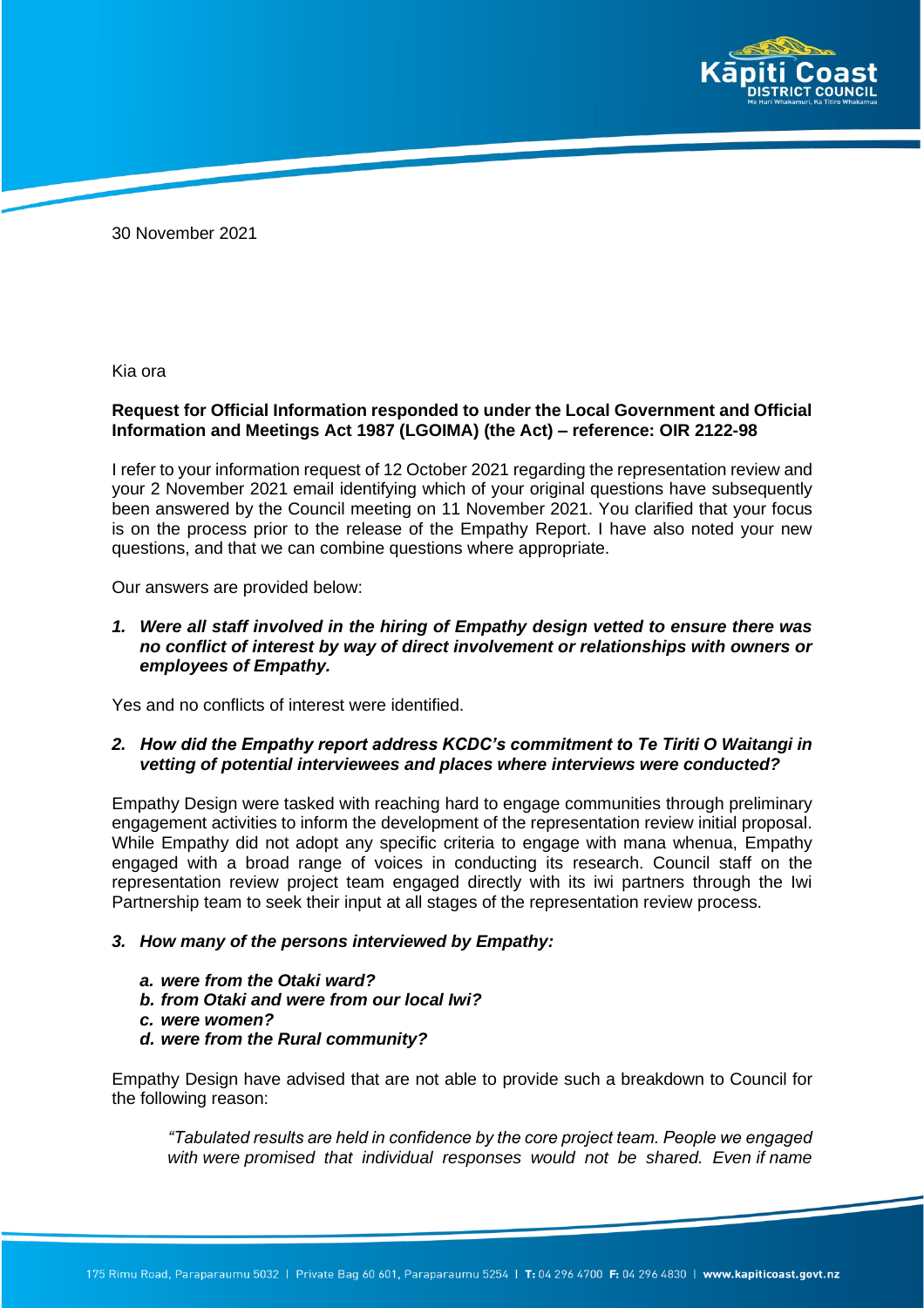*and contact details are removed, responses are very contextualised to each person's life, and is largely deemed to be 'person-identifying information".*

As such, we are refusing this part of your request for information under section 17(g) of the Act on the basis that this information is not held by the Council.

### *4. Meeting attendance:*

- *a. how many of the 4 districtwide community board meetings, Otaki, Waikanae, Paraparaumu and Paekakariki, have the Mayor and Districtwide councillors attended in this triennium. I would like this information broken down into individual councillors/mayor and individual community board meetings please,*
- *b. how many meetings the Mayor has attended in his term at EACH community board individually,*
- *c. how many the Districtwide councillors attend at EACH community board.*

The minutes of all the above meetings, which include attendees, are published on the Council's website, therefore this aspect of your request is declined under 17(d) of the Act, that the information is publicly available.

- *5. Structure and Resourcing of initial proposal:*
	- *a. What proposed costs were going to be involved in the new structure if Community boards were replaced by community committees and secretariat for councillors, if there was ever any consideration of these costs? If there was proposal of a new structure then there must have been some research into what that would cost?*
	- *b. What are the projected costs of the new arrangement for reaching our communities ie: Increased councillor hours, Secretary services to councillors, setting up of community groups and the costs of this.*
	- *c. In the new structure will the committee members be paid or voluntary.*

## *d. How are committee members proposed to be selected for the community committees, selected or elected? If selected, by whom.*

The initial proposal (see Council agenda dated 26 August 2021) set out at a high-level options that Council could explore to foster a more direct connection between councillors and their communities. One of the options highlighted was neighbourhood fora or community panels "to be explored with individual communities to assess what best meets their needs." The initial proposal report signalled that the costs would be modelled once the representation arrangements were confirmed; however, it was estimated that the majority of the costs could be funded through existing budgets and resource allocation noting that the initial proposal sought to reallocate costs relating to existing community boards.

On 11 November 2021 Council adopted its final proposal which retains the status quo with minor adjustments to boundaries and separate community boards for Paraparaumu and Raumati. In light of the preliminary and consultation feedback, Council have signalled to staff that although they are retaining a community board structure, they wish to continue to explore ways to foster a more direct connection between councillors and their communities. The final proposal report noted that this could be achieved through the resources and initiatives outlined below, which would have a financial impact to be addressed through Council's annual plan process: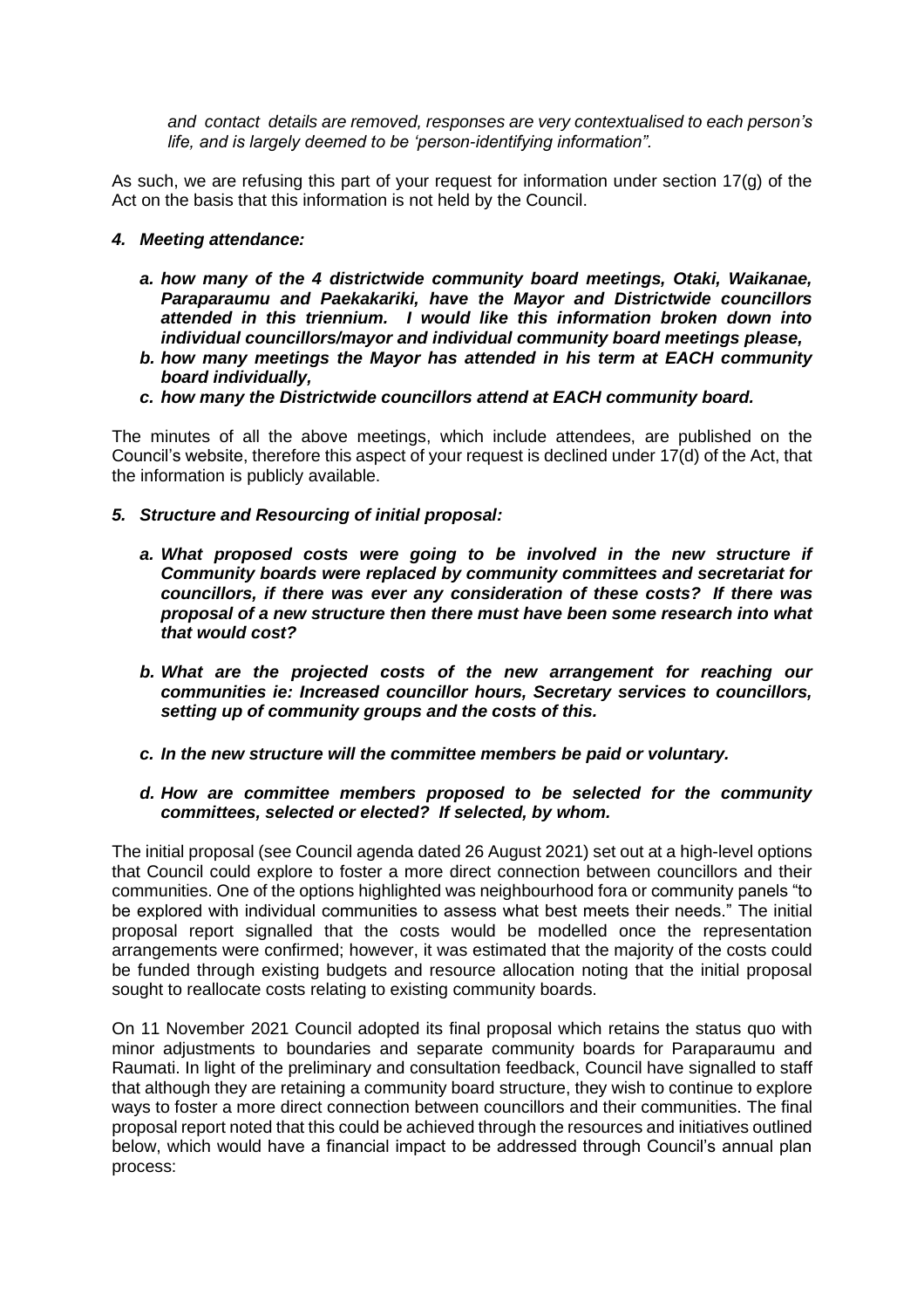- additional training and support to strengthen existing community boards and their processes
- resources and initiatives to support a more direct relationship between councillors and their communities (i.e. secretariat support and meeting space for councillors, additional communications and engagement support, and enhanced customer case-management and follow-through).

As the final proposal adopted by Councillors is not compliant with the +/-10% rule set out in the Local Electoral Act 2001 (LEA), the proposal must be referred to the Local Government Commission for a bunding determination under section 19V(4) of the LEA, which the LGC must make by 11 April 2022. In addition, if any appeals or objections are received before 13 December 2021 the proposal will be automatically referred to the LGC for a determination on these matters.

The final representation arrangements will not be known until the Local Government Commission has made its binding determination.

In the first half of next calendar year, staff will present options for responding to the broader feedback received through the representation review research and engagement to councillors for their consideration. Staff have not commenced this work so the information you have requested does not yet exist. As such, this aspect of your request is declined under section 17(e) of the Act.

# *6. I request the voice recordings from all the meetings where councillors and staff discussed the proposal of the representation review.*

| 27 August 2020: Council<br>meeting                                                 | Link to recording of meeting (agenda item starts at<br>beginning of recording): |
|------------------------------------------------------------------------------------|---------------------------------------------------------------------------------|
|                                                                                    | https://www.youtube.com/watch?v=S9K YscBNxE                                     |
| 29 October 2020: Council<br>meeting                                                | Link to recording of meeting (agenda item starts at<br>34:30 of recording):     |
|                                                                                    | https://www.youtube.com/watch?v=KISZIAo4grE                                     |
| 10 December 2020: Council<br>meeting                                               | Link to recording of meeting (agenda item starts at<br>47:31 of recording):     |
|                                                                                    | https://www.youtube.com/watch?v=rRsFtg6l4aw                                     |
| 6 May 2021: Council meeting                                                        | Link to recording of meeting (agenda item starts at<br>16:24 of recording):     |
|                                                                                    | https://www.youtube.com/watch?v=yp3vgRCYGe4                                     |
| 26 August 2021: Council<br><b>Meeting - Decision on Initial</b><br><b>Proposal</b> | Link to recording of meeting (agenda item starts at 3:47<br>of recording):      |
|                                                                                    | Part 1 -<br>https://www.youtube.com/watch?v=Lumxwdax0Oc                         |
|                                                                                    | Part 2 - https://www.youtube.com/watch?v=Q7iStfpjuOg                            |

Please find attached video recordings of the meetings requested which includes the audio. If you find there are aspects that you cannot hear clearly, please contact us.